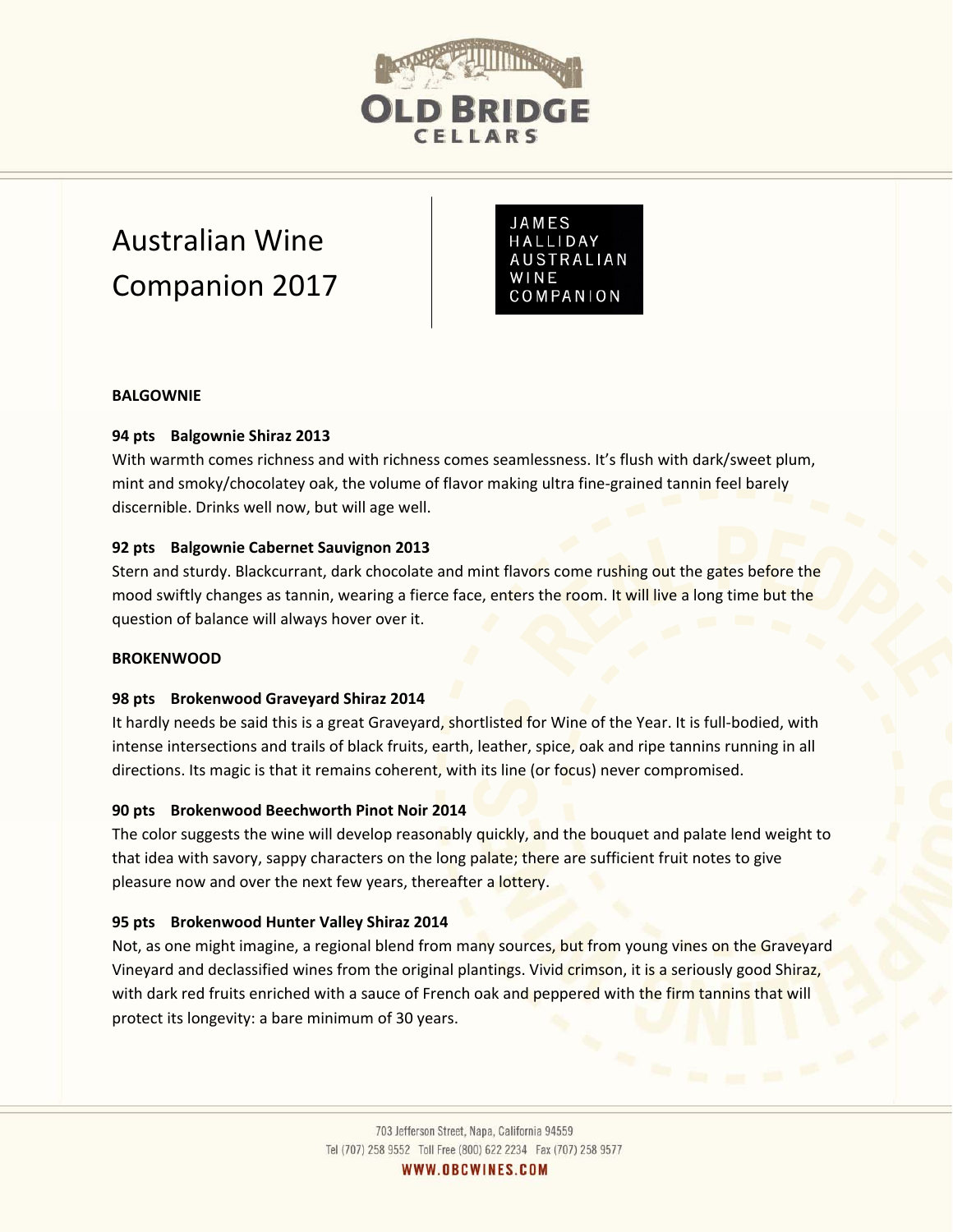

#### **CULLEN**

## **99 pts Cullen Vanya Cabernet Sauvignon 2012**

An extraordinary wine from the oldest ('71) estate plantings, wild fermented and matured for 19 months in French oak (47% new). Deeply colored and highly fragrant, the palate takes you on a mesmerizing ride with a mid-palate peak of pure, unalloyed cassis fruit, then a swish of integrated savory tannins before rising again on the dark fruit line of the finish thanks in part to 3% Petit Verdot. 388 dozen made.

# **98 pts Cullen Diana Madeline 2014**

89% Cabernet Sauvignon, 4% Petit Verdot, 3% Merlot and 2% each of Malbec and Cabernet Franc blended after fermentation, hand-picked and sorted, destemmed (66% whole berries), wild-fermented in stainless steel, average 23 days on skins, matured in French oak (69% new) for 18 months. Right in the slot of the style established (with some polishing and refining) over the years. The complexity of the texture and structure is second to none, led by the born to rule Cabernet, the other varieties obviously of minor importance, but important nonetheless. The might of the tannins is the key to this great wine.

# **96 pts Cullen Kevin John Chardonnay 2014**

Hand-picked, whole bunch-pressed, wild-fermented in new French oak, matured for 8 months. The seemingly simple vinification has not resulted in a simple wine. There are multiple layers of fruit and oak (the percentage of new oak up to 100% from 30% in '13) ranging through white peach, nectarine, fig and then entering the world of wild fermentation in new oak path. The result is a complete wine of very high quality.

## **96 pts Cullen Mangan MMPV 2015**

An 84/12/4% blend, hand-picked and sorted, destemmed (66% whole berries), wild-fermented in stainless steel, 21 days on skins, matured in French oak (42% new) for 7 months. Exceptionally deep crimson-purple; this is all but in name Merlot (1% more would do the trick), and by the length of the straight, the best in Australia, sold at a fraction of its intrinsic value. Gloriously supple blackcurrant fruit flows like a river of gold through the palate in the manner of the great vineyards of Bordeaux on the Right Bank, oak and tannins seamlessly joined.

## **95 pts Cullen Mangan White Blend 2015**

58% Semillon, 40% Sauvignon Blanc, 2% Verdelho, wild-fermented, 22% of the blend aged in oak for 4 months. A three-dimensional fact sheet to cover all the facets of this wine, but it all comes down to the way it has absorbed the oak, and having done so, how the synergism of the two main varieties totally blinds any attempt to work out exactly what either are contributing at any point of time. Harmony, balance and length is the take home lesson.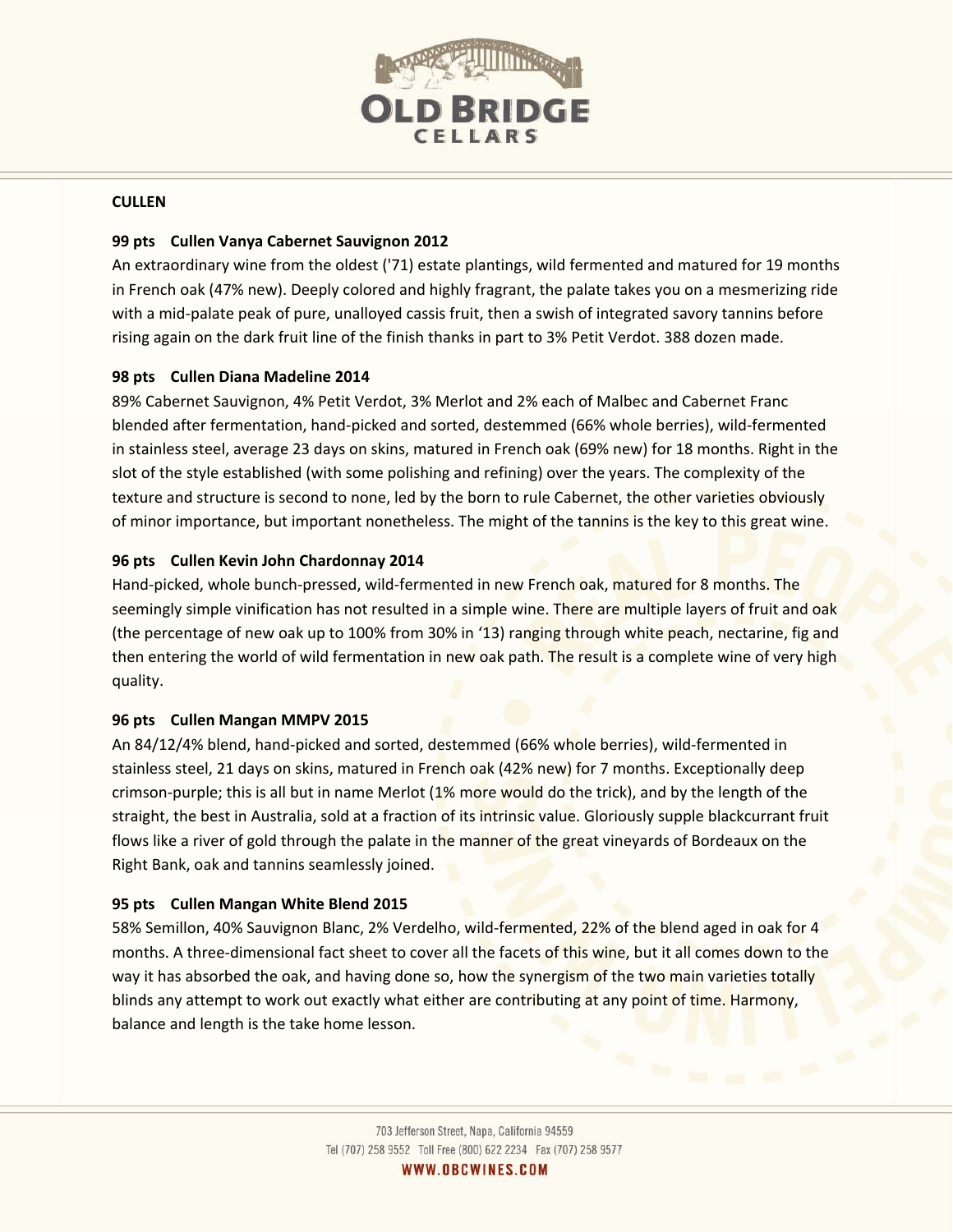

# **94 pts Cullen Mangan East Block 2014**

72% Petit Verdot, 28% Malbec blended after fermentation, hand-picked and sorted, destemmed (66% whole berries), wild-fermented in stainless steel, matured for 17 months in new French oak. This is naked, unbridled power resting on a Game of Tannins, which in turn trembles on the brink without going over. I will be interest in seeing how it develops ? and when.

# **d'ARENBERG**

# **97 pts d'Arenberg The Ironstone Pressings GSM 2012**

Not your average GSM blend. This release raises the stakes on the style. It's raked with tannin, shot with herbs full of dust and dry spice notes, and also flush with succulent, fresh blue- and black-berried fruit. Tannin is scintillatingly fine; length is a long-held note. One can only marvel.

# **97 pts d'Arenberg The Dry Dam Riesling 2008**

Re-release. Extraordinary show career: 6 trophies including Best Riesling in Adelaide Wine show '15, and 15 gold medals including Perth, Sydney and two from the Canberra International Riesling Challenge. The color is green (amazing in itself, the palate perfectly balanced and still fresh as a daisy, bursting with citrus/lime flavors, the length and balance impeccable. A once in a lifetime McLaren Vale Riesling offered at an absurdly low price.

## **96 pts d'Arenberg The Coppermine Road Cabernet Sauvignon 2012**

Beautiful cabernet. Fresh at heart but fully franked with flavor. Boysenberry, asphalt, blackcurrant and assorted green and dry herbs. Perfect set. Waves of fine, dry, not-to-be-messed-with tannin. Kicks up dust as it leaves the mouth.

## **95 pts d'Arenberg The Athazagoraphobic Cat Sagrantino Cinsault 2011**

A 95/5% blend; named after Audrey Hepburn, a cat who often followed Chester Osborn around the winery, terrified of being forgotten. The unusual but meritorious nature of the wine is likely to be lost in the hubbub of the labels of this and its \$200 Old Bloke sibling. This is a seriously interesting wine, which clears the savory/tannin bar with some ease, although you wouldn't think so at the first sip. The perfect match for food, because it will simply want to make you eat more, not drink more.

# **95 pts d'Arenberg The Dead Arm Shiraz 2013**

Crushed and destemmed, cultured yeast, open fermented with heading down boards, followed by up to 18 months in French oak. Inky purple-crimson hue; a powerful archetypal d'Arenberg Shiraz, swimming with black fruits of every description, dark chocolate and a generous helping of chewy tannins.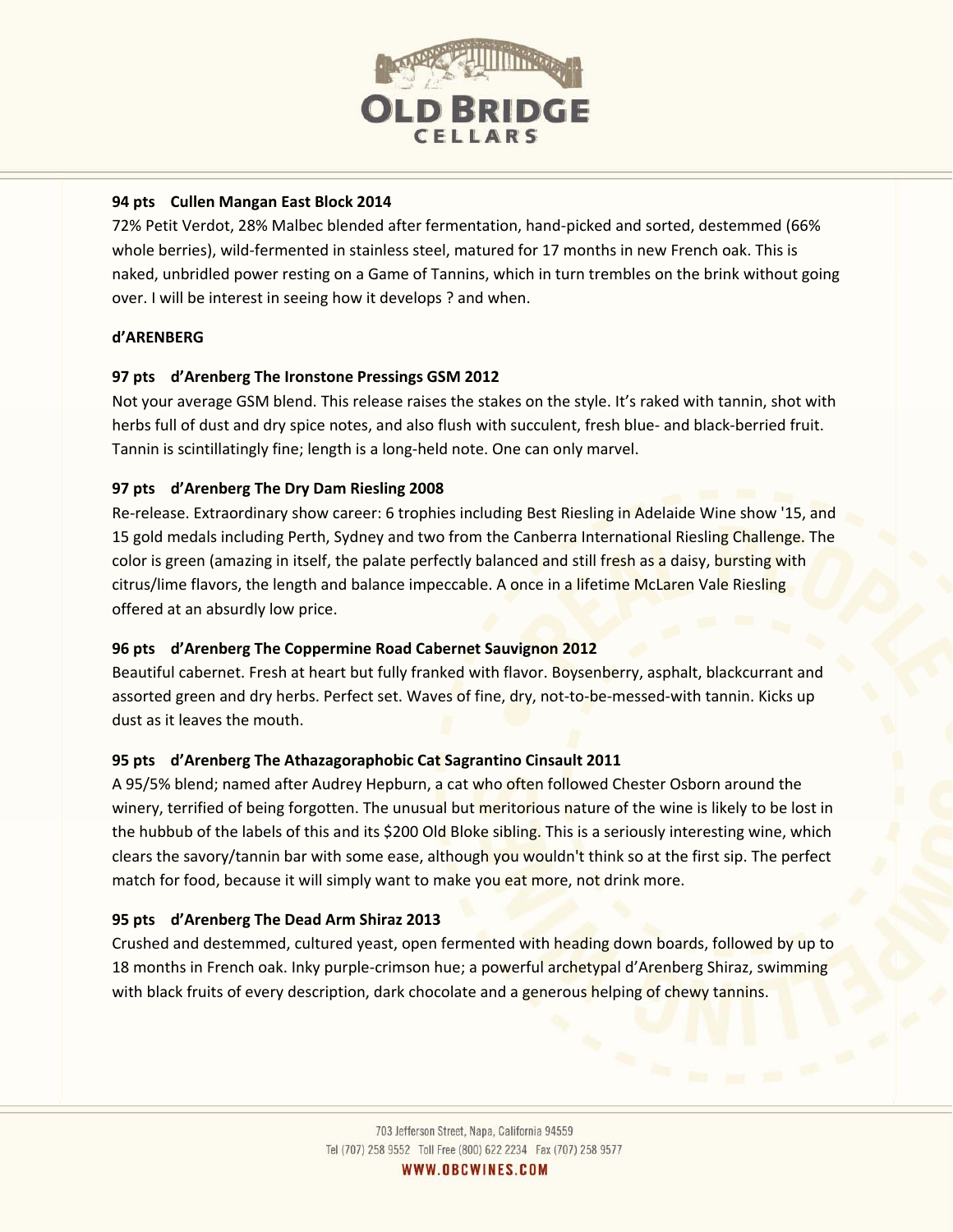

# **95 pts d'Arenberg The Derelict Vineyard Grenache 2012**

Chester Osborn had the vision to acquire old, even derelict, vineyards when Grenache was disregarded once its use in fortified wines had ended. The usual d'Arenberg completion of one-third of fermentation in barrel has served very well: this is a Grenache with macho attitude, red and blue fruits in a basket of integrated tannins and oak. Good as it is now, it will be best in another 10 years.

# **95 pts d'Arenberg The Laughing Magpie Shiraz Viognier 2012**

Matured in 50/50% French and American oak (8% new) for 20 months. It's odd how the co-fermentation of viognier can appear to intensify the regional signature, it's certainly written large here, but there's a spark of fresh fruit with a different pitch to its note. All this adds up to an impressive example of this key wine in the d'Arenberg menagerie.

# **95 pts d'Arenberg The Love Grass Shiraz 2012**

Shows the great '12 vintage to full advantage, my grumbles about the label notwithstanding. Comes as close to elegance as one can expect from the generous d'Arenberg Shirazs. There are spice and licorice notes, to the finely pitched black fruits, dark chocolate in the background. Finely ground tannins provide a savory farewell to a wine that could be enjoyed anywhere, anytime.

# **95 pts d'Arenberg The Dry Dam Riesling 2015**

An utterly impressive wine from a winery best known for its flotilla of red wines; its fruit has the juicy flavor and mouthfeel of the kind expected of a dry Mosel Riesling; the intensity of the fruit is heightened by the crisp, crunchy acidity on the finish and aftertaste. The Dry Dam name is an anachronism.

# **94 pts d'Arenberg The Old Bloke & The Three Young Blondes Shiraz Roussanne Viognier Marsanne 2011**

A 91/3/3/3% blend. I simply shake my head in wonder at the accusations of sexism generated by this clever label, and indeed wonder if it isn't a clever move by d'Arenberg designed to draw attention to the label (and this wine). For the record, as it were, there is a complex array of juicy red and black fruits with a crosscut of fine, leathery tannins.

## **94 pts d'Arenberg The Ironstone Pressings GSM 2013**

Matured in used French (81%) and American (19%) oak for 12 months. Deep crimson-purple, unmatched by virtually any Barossa Valley GSM; the alcohol, too, is strikingly low in GSM terms, then there is the powerful array of red and black fruits. Good now, but will be better still in 2+ years. This is a unique style, patented - so it seems - by d'Arenberg.

## **94 pts d'Arenberg The Galvo Garage Bordeaux Blend 2011**

Made using the one-size fits all vinification method used by d'Arenberg, but stands apart from most of its siblings thanks to the charge of high quality tannins that provide structure for the black fruits led by Cabernet and Petit Verdot. Impressive wine at any price, let alone this.

WWW.OBCWINES.COM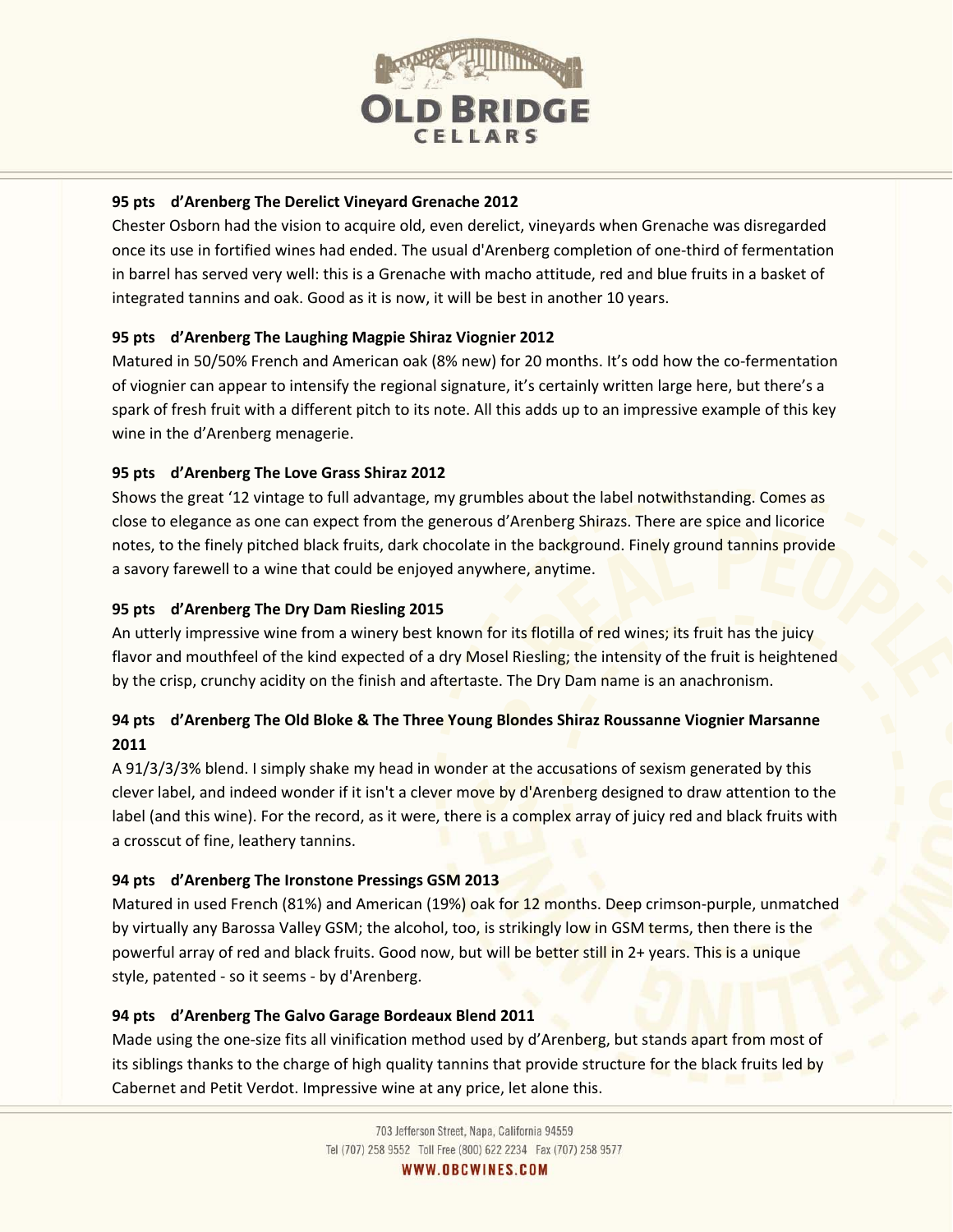

# **94 pts d'Arenberg The Laughing Magpie Shiraz Viognier 2011**

Has an unusually high percentage (10%) of co-fermented viognier, justified by the depth and complexity of the shiraz, and also by the unifying effect of completing the final third of the initial open fermentation in used French and American oak. It's a remarkable outcome for the vintage, shrugging off the impact of the rain.

# **94 pts d'Arenberg The Wild Pixie Shiraz 2013**

Matured in French oak (10% new) for 12 months. Bright crimson-purple, presumably ex co-fermentation with a small percentage of Roussanne: an intense and complex wine with layers of black fruits, positive tannins and the oak infusion ex barrel ferment that I find enjoyable. The net result is a spicy, medium to full-bodied wine with a long future.

- **93 pts d'Arenberg The Broken Fishplate Sauvignon Blanc 2015**
- **93 pts d'Arenberg The Noble Mud Pie Viognier Arneis 2015**
- **92 pts d'Arenberg The Lucky Lizard Chardonnay 2014**
- **92 pts d'Arenberg The Love Grass Shiraz 2013**
- **92 pts d'Arenberg The Noble Wrinkled Riesling 2015**
- **91 pts d'Arenberg The Coppermine Road Cabernet Sauvignon 2013**
- **91 pts d'Arenberg The Sticks & Stones Grenache Souzao Tinta Cao 2011**
- **91 pts d'Arenberg The Wild Pixie Shiraz 2011**
- **91 pts d'Arenberg Stephanie The Gnome Rose Shiraz Sangiovese 2015**
- **91 pts d'Arenberg The Noble Botryotinia Fuckeliana Semillon Sauvignon Blanc 2015**
- **90 pts d'Arenberg The Conscious Biosphere Aglianico Petit Sirah 2012**
- **90 pts d'Arengerg d'Arry's Original Shiraz Grenache 2013**
- **90 pts d'Arenberg The Footbolt Shiraz 2013**
- **90 pts d'Arenberg The High Trellis Cabernet Sauvignon 2013**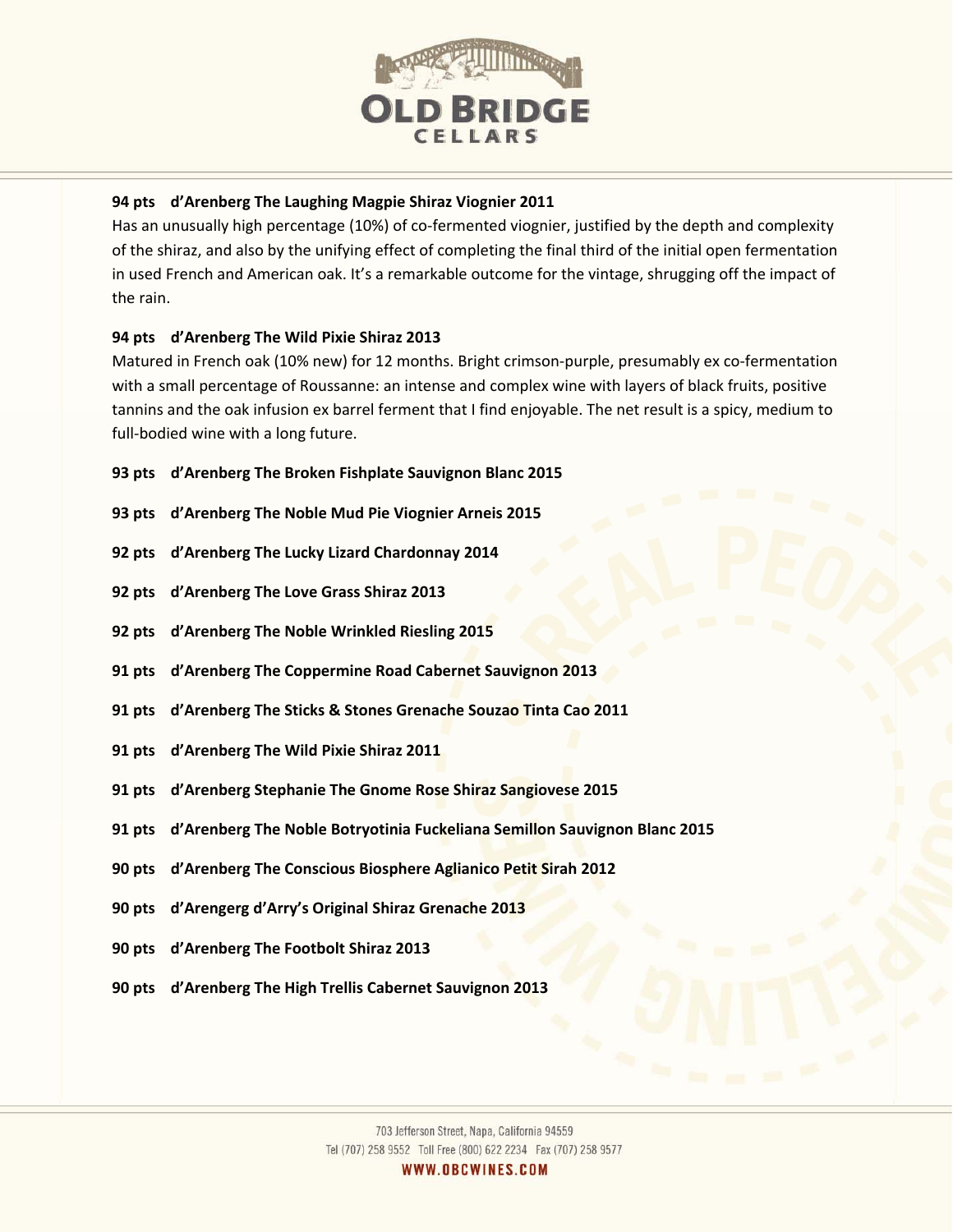

#### **GIANT STEPS**

## **97 pts Giant Steps Tarraford Vineyard Chardonnay 2014**

The bouquet is arresting in its complexity, with a faint echo of funk, but the palate defines this wine, with its ripples and whirlpools of white peach, grapefruit and creamy cashew, all brought to a driving finish thanks to its natural acidity.

# **97 pts Giant Steps Lusatia Park Vineyard Chardonnay 2015**

A great Upper Yarra vineyard now owned by De Bortoli. Lifted fruit blossom aromas with a wraith of barrel ferment; the palate is exquisitely balanced, with the classic white peach/grapefruit duo filling the mouth without even trying.

# **97 pts Giant Steps Lusatia Park Vineyard Pinot Noir 2015**

Superb color; the ultra-fragrant bouquet is picked up unceremoniously by the brilliant palate and dispatched to the boundary. Takes the concept of elegant generosity onto another level with more movement in the chorus of red fruit flavors than you might think possible. This combines elegance with spicy, savory intensity.

# **97 pts Giant Steps Sexton Vineyard Pinot Noir 2015**

Naturally, shares the superb color of its siblings; here generosity takes the stage with richness and tannins woven into the superabundant red and black fruits by invisible mending. A brilliant wine by whatever standards you may choose, the lower Yarra Valley refusing to take a backwards step.

## **97 pts Giant Steps Applejack Vineyard Pinot Noir 2015**

Significantly deeper color than prior vintages, likewise depth of fruit; the bouquet and palate are driven by black and red cherry fruit of exceptional generosity. Small wonder Giant Steps says this is its best vintage yet, but teasing with an unusual touch of dark chocolate.

## **96 pts Giant Steps Sexton Vineyard Chardonnay 2014**

You can't make great wine by numbers, but the seamless balance of the wine stems from the perfect ripeness linked to its alcohol (or vice versa). Having taken on board the complex white flowers bouquet, it flows across the palate like a shower of confetti, dispensing stone fruit, grapefruit and splashes of balanced acidity.

## **96 pts Giant Steps Primavera Vineyard Pinot Noir 2015**

Another take on this great vintage, with savory, spicy aromas and flavors surging over the bouquet and palate alike, putting whole bunch fermentation up in giant neon letters. The tangy, herbal, forest floor characters will always be the raison d'etre of the wine, and I hope I'm around to see how this evolves over time. From the Upper Yarra Valley.

WWW.OBCWINES.COM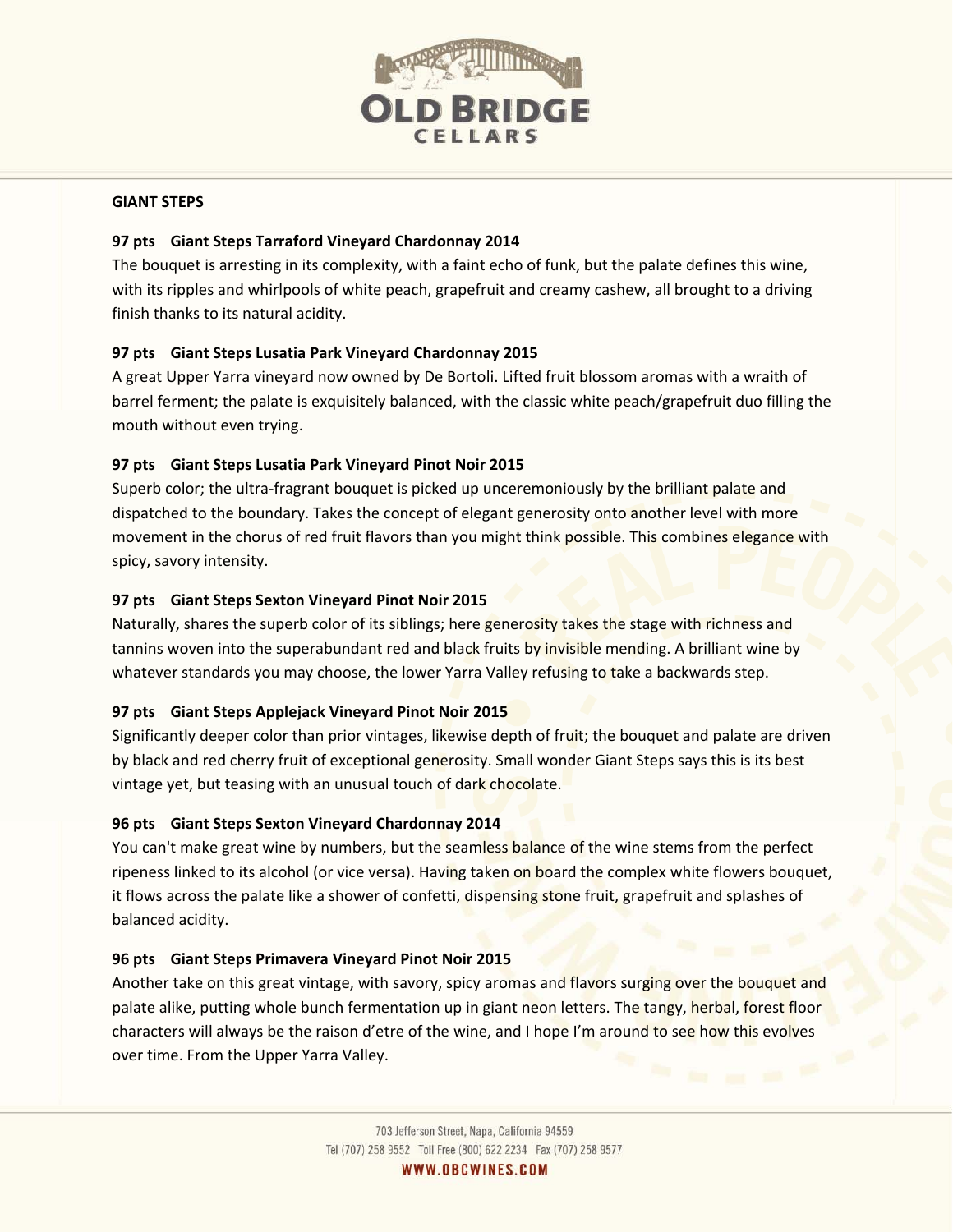

# **95 pts Giant Steps Sexton Vineyard Chardonnay 2015**

A complex, multi-message bouquet hinting of the (relative) richness of the palate; unashamedly lower Yarra Valley with layers of grapefruit and white peach flesh and skin.

## **95 pts Giant Steps Yarra Valley Chardonnay 2015**

An intense blend of grapefruit pith/zest/juice is coupled with shiny acidity on a palate that is a great example of the Yarra Valley's ace in the hole with chardonnay: extreme length.

# **95 pts Giant Steps Yarra Valley Pinot Noir 2015**

Matured in French oak (25% new) for 11 months. Bright, full color; the wine progressively shifts and builds ground from the bouquet through to the palate, finish and – in particular – the aftertaste, by which time the sheer power of the dark red/purple fruits takes hold. Balance in a bottle.

# **95 pts Giant Steps Sexton Vineyard Pinot Noir 2014**

The fruit profile of the Lower Yarra Valley is distinctly different to that of the Upper Yarra, but Flamsteed's touch is gentle in each case. Here the tannins are a little more evident, underpinning the savory/spicy nuances to the fruit, oak less important. The strength of the wine is in its length and balance.

# **95 pts Giant Steps Applejack Vineyard Pinot Noir 2014**

The relatively light color and perfumed bouquet are typical of this vineyard, as is the understated elegance and finesse of the palate, spicy/savory red fruits and silky tannins in a back-up role.

## **95 pts Giant Steps Sexton Vineyard Merlot 2014**

Warmed for fermentation to start, once complete the fermenter sealed with water bags for three weeks maceration on skins, matured in French oak (40% new) for 17 months. This is near the very top of the merlot tree in Australia, needing no apology of any kind. Excellent color, a come-hither bouquet and a palate alive with flowing cassis and plum fruit; the tannins are A-grade, the oak providing the frame for a perfect portrait of an oft-maligned variety.

## **95 pts Giant Steps Harry's Monster 2014**

50% Merlot, 40% Cabernet Sauvignon, 10% Petit Verdot from the Sexton Vineyard, fermented separately, then treated à la Sexton Merlot, blended Jan '14 and matured in French oak (40% new) for 18 months. Pussyfooting with Cabernet and Merlot doesn't pay off, especially where you have the depth and varietal clarity of the grapes here, the Petit Verdot providing a rock solid bridge between the two varieties.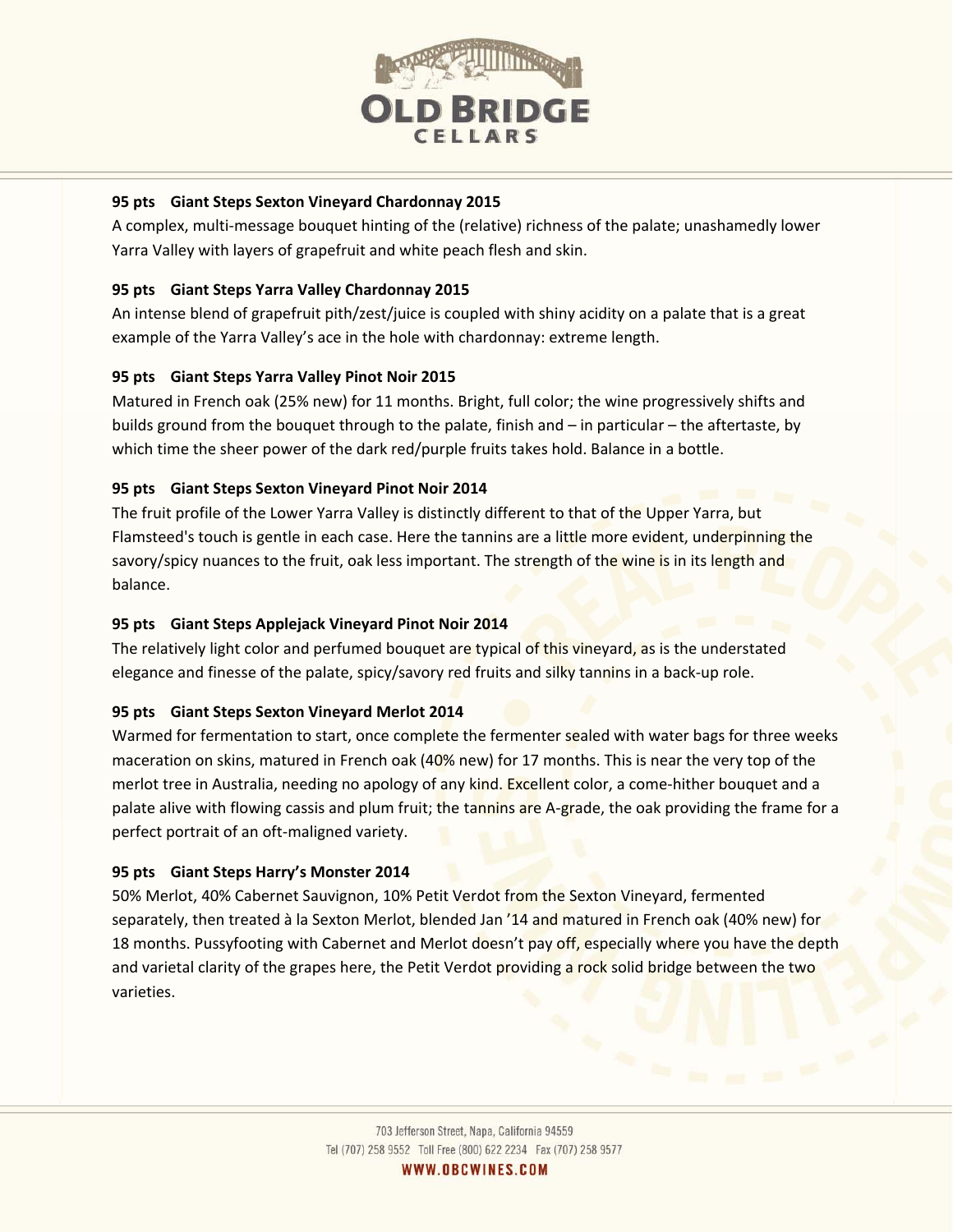

#### **JOHN DUVAL**

## **97 pts John Duval Eligo Shiraz 2013**

Represents the best wine of the vintage, sourced from the Barossa and Eden Valleys, matured for 20 months in French hogsheads (75% new). The aim is a structured (achieved in spades) and elegant (give it 10 years) expression of Barossa shiraz. My query on elegance is due to the obvious French oak: it simply needs a Grange-like decade to come into integrated balance.

# **96 pts John Duval Entity Shiraz 2014**

From old vineyards in Krondorf, Marananga and Eden Valley, open-fermented with submerged cap (header board), matured for 15 months in French oak (35% new). Succulent, rich and powerful, with predominantly black fruits and some spice. The hallmarks are its supple mouthfeel and effortless balance.

## **94 pts John Duval Plexus SGM 2014**

A 47/32/21% blend drawn from old vineyards in a number of districts, Krondorf the one constant, fermented with submerged cap (header boards), matured in French hogsheads (10% new). As is appropriate, complex, but largely fruit-driven, with red cherries/berries and plums to the fore, oak and (particularly) tannins taking a back seat.

## **KILIKANOON**

## **94 pts Kilikanoon Prophecy Shiraz 2014**

Machine-harvested, open-fermented, cultured yeast, matured in French oak (30% new) for 18 months. The bouquet comes at you in a rush of black fruits and cedary oak, but any apprehension of excessive extract disappears instantly on the palate. While full-bodied, it is very well balanced.

## **92 pts Kilikanoon Duke Grenache 2013**

Machine-harvested, open-fermented, cultured yeast, matured for 15 months in used French oak. In a different league to Prodigal, coming from two 80yo and 100yo vineyards. There's fresh, dried and liqueured red fruits to choose from on the supple palate.

## **95 pts Kilikanoon Baudinet Blend 2013**

50% grenache, 40% shiraz, 10% mataro, open-fermented, cultured yeast, matured for 15 months in French oak (10% new). A very typical Clare Valley GSM with deeper colour, greater structure, more dark fruits and all-up attitude and character doubly surprising given that grenache, not shiraz, is the senior partner.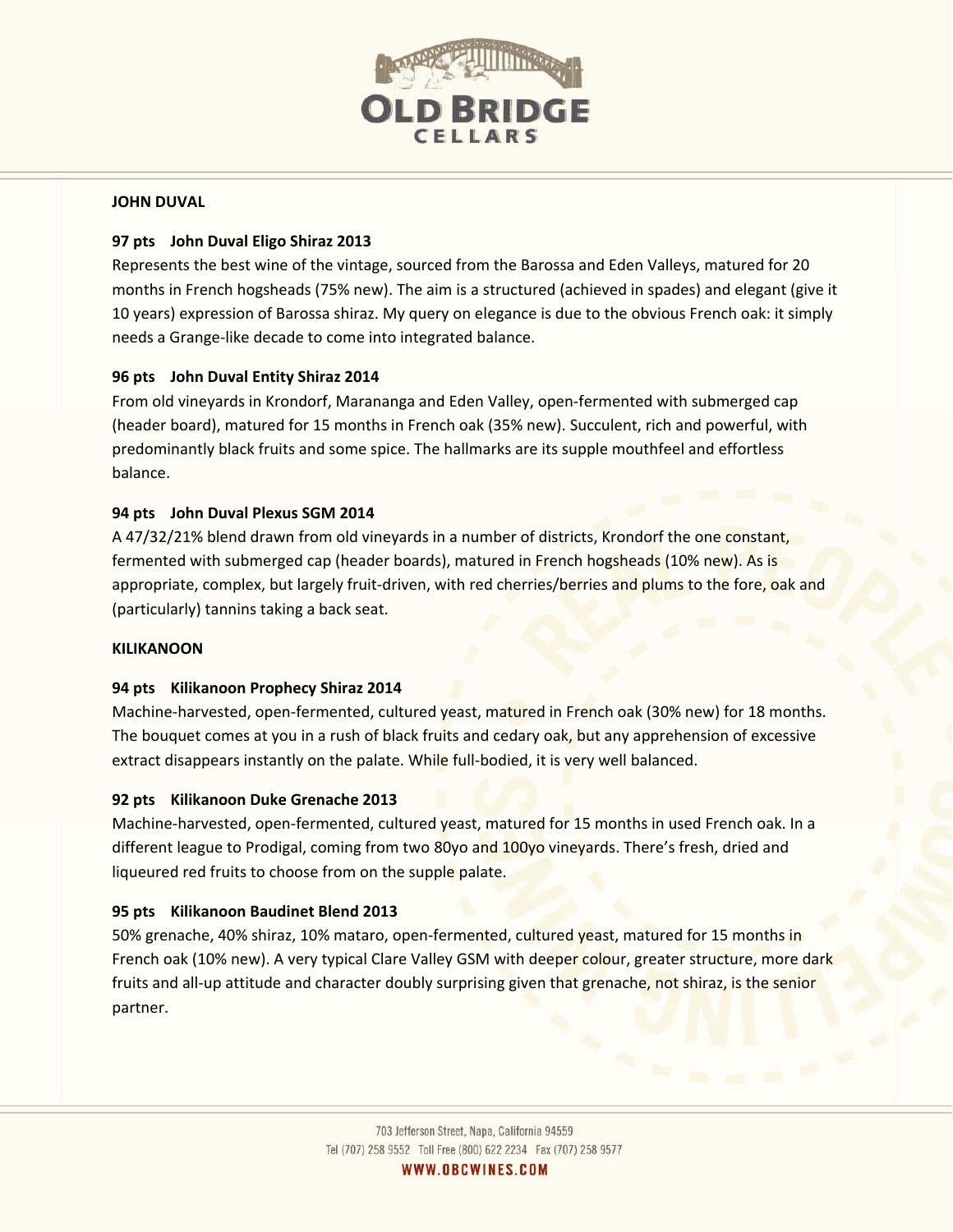

#### **LEEUWIN ESTATE**

## **98 pts/BEST CHARDONNAY Leeuwin Estate Art Series Chardonnay 2013**

Supremely elegant and finely balanced, and has absorbed the new oak in a manner worthy of a Grand Cru White Burgundy, leaving the fragrant bouquet and finely structured palate of startling length to occupy center stage.

# **98 pts Leeuwin Estate Art Series Chardonnay 2012**

A very youthful bright green-quartz color sets the scene for a riveting wine of exquisite purity and finesse. It almost floats in the mouth, so effortless is its invocation of all things Chardonnay: white flowers, white stone fruits and immaculately balanced acidity. Oak? Well, yes it's there, but rendered mute by the fruit. Has greater staying power than any other Australian chardonnay.

# **96 pts Leeuwin Estate Art Series Cabernet Sauvignon 2012**

Destemmed, culture yeast, matured for 21 months in French oak (40% new). The headline, the main text and the footnotes all say one thing and one thing only, purity. And I suppose I should add elegance. They simply don't come better in this mode.

# **96 pts Leeuwin Estate Art Series Shiraz 2013**

Leeuwin took time to come to terms with its Shirazs, but is now master of its destiny. It has black cherry and plum flavors in superabundance, plus finely tuned tannins, its modest alcohol is the key.

# **94 pts Leeuwin Estate Prelude Vineyards Chardonnay 2014**

Most Chardonnay vignerons would give their eye teeth to have a wine as good as this as their entry point. Light, bright color, and a juicy array of nectarine, white peach and gentle citrus fruit have distracted all attention from the oak. A lovely wine.

## **94 pts Leeuwin Estate Prelude Vineyards Cabernet Sauvignon 2012**

Leeuwin Estate Prelude Vineyards Cabernet Merlot 2012 94pts The bright hue sets the scene for the bright cassis and redcurrant fruit of the palate, which has meticulously put the oak into its back pocket.

# **94 pts Leeuwin Estate Siblings Sauvignon Blanc Semillon 2015**

A 66/34% blend, fermented with cultured yeast in used French oak, matured in oak for 3 months, then 7 months in tank. Bred in the purple, with snow pea to start, next a parade of tropical fruits, striking citrus to finish, the oak influence evident in texture not in flavor.

## **93 pts Leeuwin Estate Art Series Sauvignon Blanc 2014**

Sits brightly in the glass. Watery straw-green. Passionfruit, cut grass, gravel and warm, bready flavours. Hits up with a considerable amount of flavor (and texture) but is never sharp or in your face; it's a welcoming wine.

WWW.OBCWINES.COM